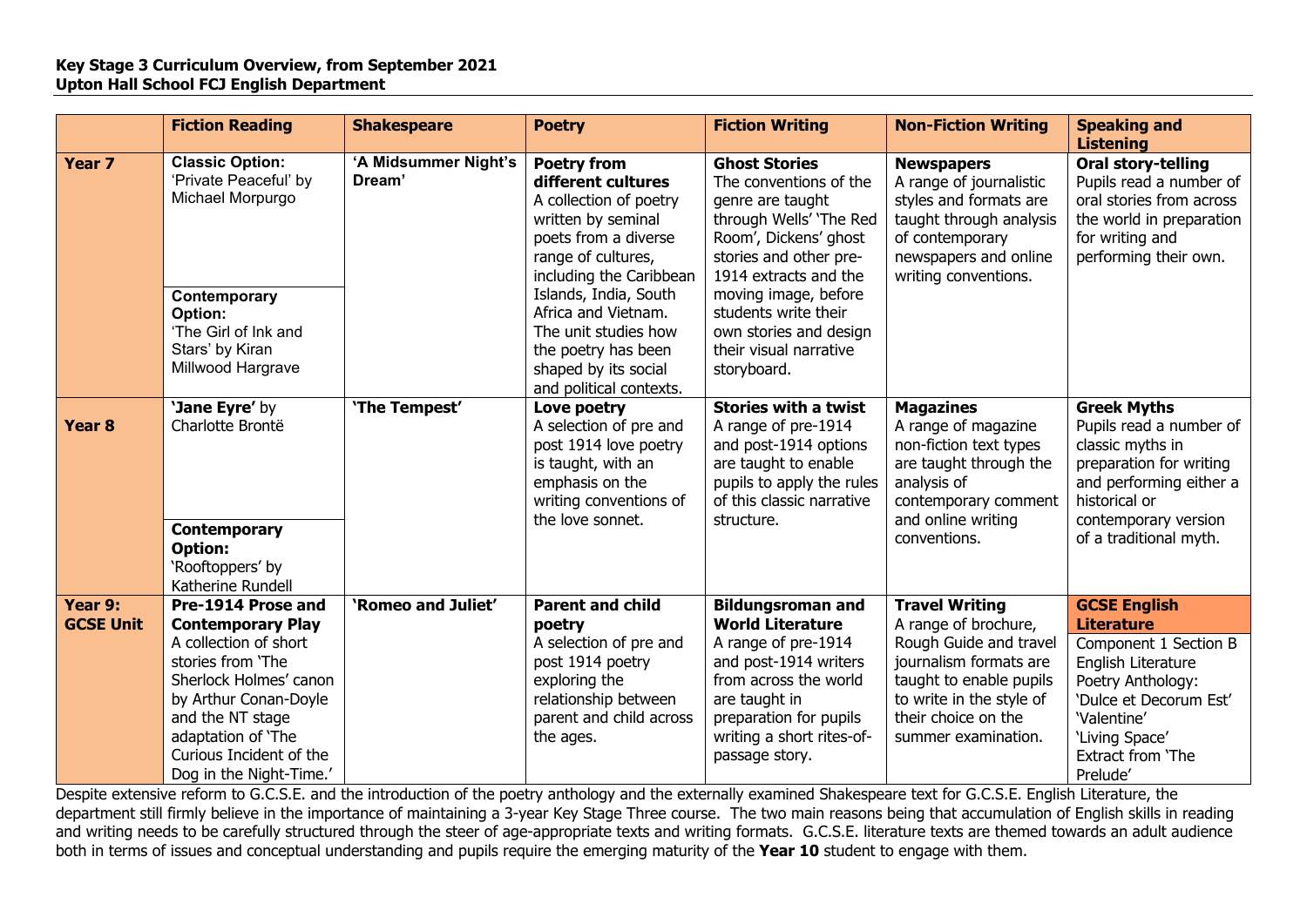## **Curriculum rationale**

**Fiction Reading:** Two options for the novel are offered in **Year 7 and 8** to enable some degree of teacher autonomy; this is important in a subjective / personalised subject. It also enables teaching staff to modify the curriculum to meet the needs of specific learners. For example, if students have experienced a bereavement or trauma, 'Private Peaceful' can be substituted for the second option. Whilst we believe in the lifelong benefit of studying **classically written novels** with **universal resonance**, it is also **equally** important to offer students the most up-to-date and well-written successes on the market. Pupils need to know and feel that writing for a YA audience is a living and thriving industry. Across the two years, pupils will be able to experience both. Whereas, in **Year 9** all students study the collection of Conan-Doyle stories. With its complex academic and historical vocabulary, the compelling structure of the crime genre provides an excellent introduction to the challenges of reading Victorian literature and its historical context, examined at G.C.S.E. We are also excited to introduce the contemporary play 'The Curious Incident of the Dog in the Night-Time' into our unit on detective fiction. It is a text that celebrates diversity and challenges our prejudices and also demonstrates how post-modern theatre methods have developed in an experimental way, helping the students to see how plays studied later in the curriculum, such as the mid-20<sup>th</sup> century plays 'An Inspector Calls' **[Year 11]** and 'A Streetcar named desire' **[Year 13]** began to reform 19th conventions of Realism. **Shakespeare:** We are 'The Department of Shakespeare'. Shakespeare has been set as an external exam at G.C.S.E. since 2015 and whilst the inclusion of a Shakespeare text in every year is due to the real need to prepare students for the academic rigour of accessing his historical / poetic /mythological language, all staff believe passionately in its power to use drama to explore the human condition. 'A Midsummer Night's Dream' **Year 7** and 'The Tempest' **Year 8** are excellent comedic introductions, which can be taught on two levels of challenge – the exploration of romantic relationships and their resolutions in fantastical settings. 'Romeo and Juliet' with its spectacular dramatic set-piece scenes is the perfect text thematically for the teenage concerns about love, loyalty and the transgression of parental control. It is excellent thematic and generic preparation for the study of '**Much**  Ado About Nothing in Year 10. Poetry: Poetry provides the greatest level of challenge for students entering the school, as poetry is not taught academically in primary school. However, we set the expectation and level of challenge high from the very beginning of **Year 7,** where the poetry from different cultures and the poets' intent is studied in light of the poems specific social, political and historical contexts. In **Year 8** we begin to introduce the theme of love and how the classic forms of ballads and sonnets are manipulated to create meaning. A complex poetic method that is not touched on in Year 7, as the poetry studied in the previous year is in free verse or uses irregular line lengths to enhance thematic content. Teaching students how to write sonnets in **Year 8** provides an excellent basis for deeper analysis in **Year 9,** when poetic techniques are introduced to enable students to analyse how language form and structure are used to explore the theme of parent / child relationships. KS3 therefore, has prepared them fully to study the different aspects of poetic analysis in the **G.C.S.E. anthology. Fiction writing:** Due to its creative nature, this is perhaps the hardest skill to teach students and prepare for G.C.S.E. task, when they expected to write a clearly structured story in time. In **Year 7** the components parts of generic story-telling and the art of descriptive writing using complex and arresting vocabulary is introduced through the genre of Victorian ghost writing, whilst symbolism, foreshadowing and endings are developed through the excellent pre-1914 French short story with a twist, 'The Necklace' in **Year 8.** Again the **Bildungsroman** genre provides the perfect inspiration for the teenage concern with identity and diversity in **Year 9** students. The collection of short stories from around the globe, widens the students' perception of what it means to grow up in different cultures and the challenging short story the Joyce's 'Eveline' is an excellent introduction to how the 'stream of consciousness' technique can be used to control the structure of a complete story in just 45 minutes of writing time. **Non-fiction** text types examined at G.C.S.E. are introduced sequentially according to their challenge, starting with letter and report writing in **Year 7**, through to the more entertaining style and the challenge of comment writing in **Year 8**, enabling them to bring these skills together in the review writing, focusing on travel in **Year 9,** when the students are ready for the stylistic devices of irony, sarcasm and wit taught through the literary writing of Bill Bryson. The "dryness" of the content is enlivened in Year 7 and Year 8 through the collaborative working of groups to produce a newspaper and magazine. Creativity, performance, public speaking and a celebration of story-telling all come together in **Year 7** and **Year 8** in the summer term, when the grounds are used as the perfect backdrop to exhibit pupils' oral story-telling in the Summer Term.

The 7<sup>th</sup> lesson in a fortnight is systematically used for the explicit teaching of SPaG. All staff must work through the graduated spelling test banks for Year 7-9 and the "boardwork" resources for the explicit teaching of grammar, its key terms, principles and application. Links to SPaG lessons are drawn out in curriculum lessons.